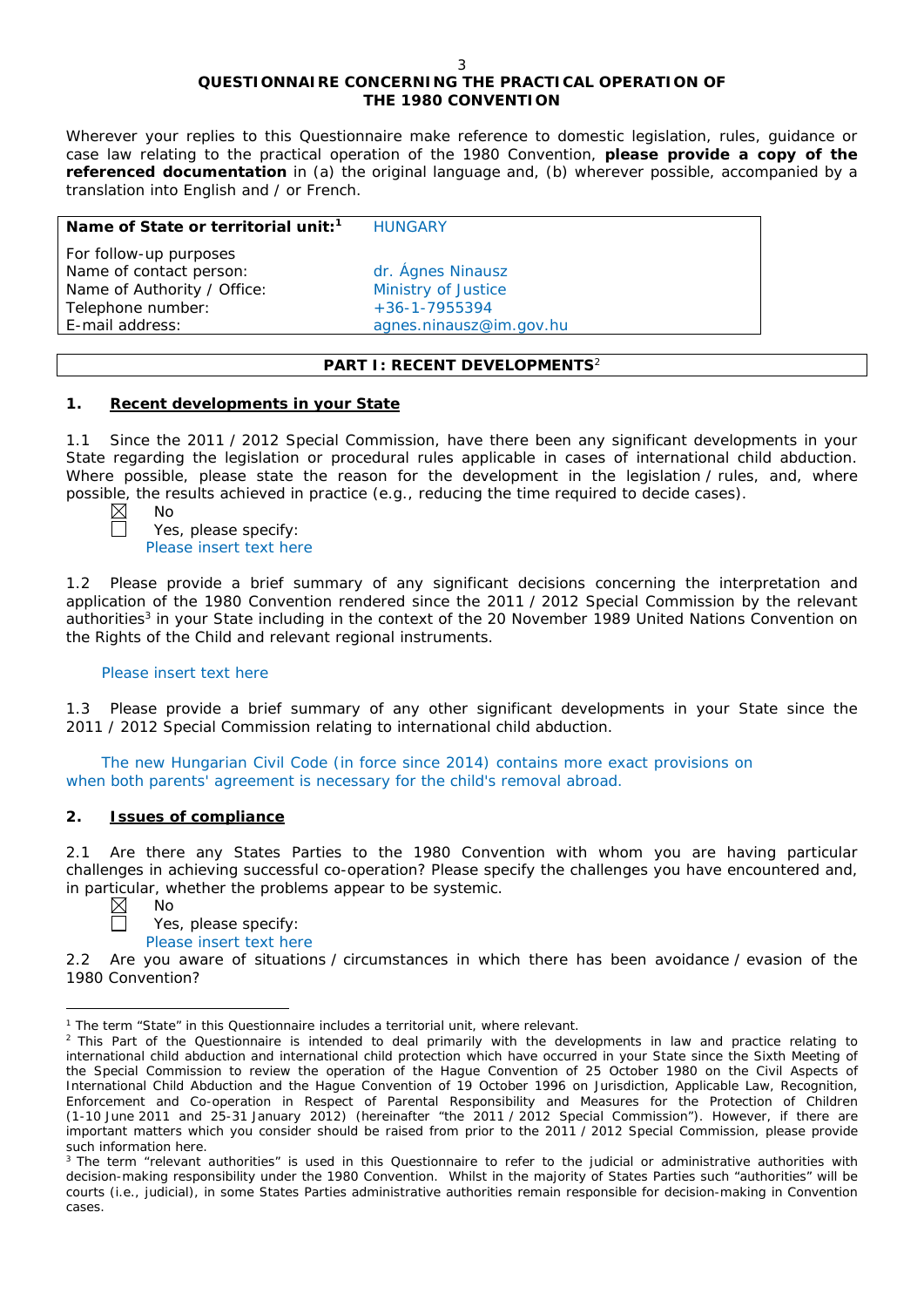| Nο                      |
|-------------------------|
| Yes, please specify:    |
| Please insert text here |

### **PART II: THE PRACTICAL OPERATION OF THE 1980 CONVENTION**

### **3. The role and functions of Central Authorities designated under the 1980 Convention**<sup>4</sup>

*In general*

 $\mathbb N$ 

3.1 Have any challenges arisen in practice in achieving effective communication or co-operation with other Central Authorities?

| ⊠      | Nο                      |
|--------|-------------------------|
| $\Box$ | Yes, please specify:    |
|        | Please insert text here |

3.2 Have any of the duties of Central Authorities, as set out in **Article 7** of the 1980 Convention, raised any particular problems in practice either in your State, or in States Parties with whom you have cooperated?

| - | - | ٠ |  |
|---|---|---|--|
|   |   |   |  |
|   |   |   |  |
|   |   |   |  |
|   |   |   |  |
|   |   |   |  |
|   |   |   |  |
|   |   |   |  |
|   |   |   |  |

No Yes, please specify: Please insert text here

3.3 Has your Central Authority encountered any challenges with the application of any of the 1980 Convention provisions? If so, please specify.<br>  $\boxtimes$  No<br>  $\Box$  Yes, please specify:

| ◁ | Nο                      |
|---|-------------------------|
| コ | Yes, please specify:    |
|   | Please insert text here |

### *Legal aid and representation*

No

3.4 Do the measures your Central Authority takes to provide or facilitate the provision of legal aid, legal advice and representation in return proceedings under the 1980 Convention (**Art. 7(2)-(g)**) result in delays in proceedings either in your own State, or, where cases originate in your State, in any of the requested States you have dealt with?

Yes, please specify: Please insert text here

3.5 Are you aware of any other challenges in your State, or, where cases originate in your State, in any of the requested States you have dealt with, regarding the obtaining of legal aid, advice and / or representation for either left-behind parents or taking parents?5 No



Yes, please specify:

In some requested States the process of getting legal aid causes delays, in some states the requested CA does not even forward the legal aid application to the competent body.

#### *Locating the child*

 $\overline{a}$ 

3.6 Has your Central Authority encountered any challenges with locating children in cases involving the 1980 Convention, either as a requesting or requested State?

<sup>4</sup> See also Section 5 below on "Ensuring the safe return of children" which involves the role and functions of Central **Authorities** 

<sup>&</sup>lt;sup>5</sup> See paras 1.1.4 to 1.1.6 of the "Conclusions and Recommendations of the Fifth Meeting of the Special Commission to review the operation of the *Hague Convention of 25 October 1980 on the Civil Aspects of International Child Abduction* and the practical implementation of the *Hague Convention of 19 October 1996 on Jurisdiction, Applicable Law, Recognition, Enforcement and Co-operation in Respect of Parental Responsibility and Measures for the Protection of Children* (30 October – 9 November 2006) (hereinafter referred to as the ["Conclusions and Recommendations of the 2006 Special Commission"](https://assets.hcch.net/upload/concl28sc5_e.pdf)) and paragraphs 32 to 34 of the [Conclusions and Recommendations of the Special Commission](https://assets.hcch.net/upload/wop/concl28sc6_e.pdf) to review the operation of the Hague Convention of *[19 October 1980 on Jurisdiction, Applicable law, Recognition, Enforcement and Co-operation in Respect](https://assets.hcch.net/upload/wop/concl28sc6_e.pdf)  [of Parental Responsibility and Measures for the Protection of Children](https://assets.hcch.net/upload/wop/concl28sc6_e.pdf)* (1-10 June 2011 and 25-31 January 2012) (hereinafter the "C&R of the 2011/2012 Special Commission") (available on the Hague Conference website at < www.hcch.net > under "Child Abduction Section" then "Special Commission meetings").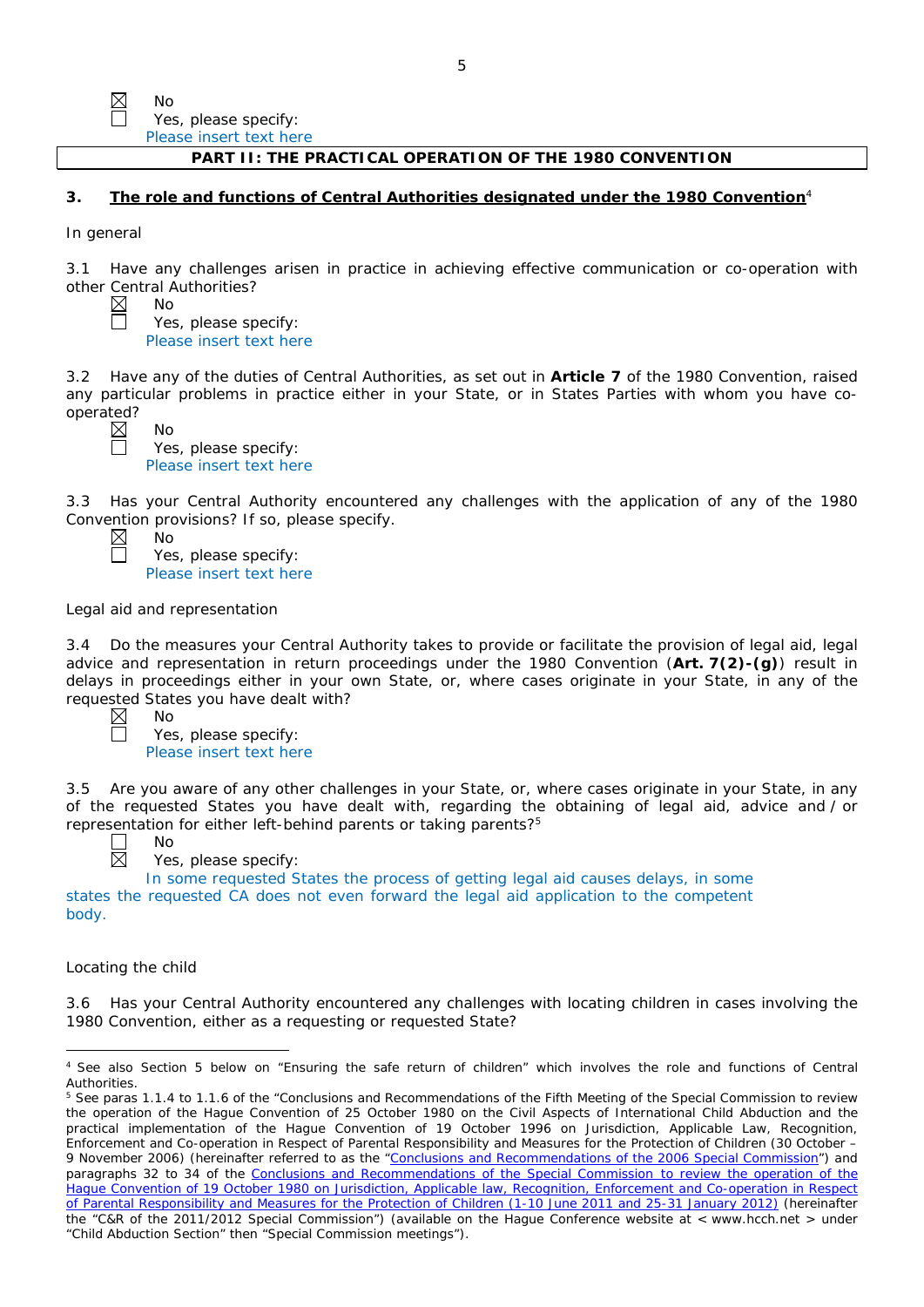No

No

No

Yes, please specify the challenges encountered and what steps were taken or are considered to be taken to overcome these challenges:

Please insert text here

3.7 Has your Central Authority worked with any external agencies to discover the whereabouts of a child wrongfully removed to or retained within your State (*e.g.*, the police, Interpol, private location services)?

Yes, please share any good practice on this matter: Address registry, police.

*Information exchange, training and networking of Central Authorities*

3.8 Has your Central Authority shared its expertise with another Central Authority or benefited from another Central Authority sharing its expertise with your Central Authority, in accordance with the Guide to Good Practice – Part I on Central Authority Practice?<sup>6</sup>



Yes, please specify:

Within the framework of the European Judicial Network there has been constant communication among CAs, including the sharing of good practices.

3.9 Has your Central Authority organised or participated in any other networking initiatives between Central Authorities such as regional meetings via conference call or videoconference?

| Nο                      |
|-------------------------|
| Yes, please specify:    |
| Please insert text here |

# *Statistics*<sup>7</sup>

 $\boxtimes$ П

3.10 If your Central Authority does not submit statistics through the web-based INCASTAT database, please explain why.

### Please insert text here

### *Prompt handling of cases*

3.11 Does your Central Authority have mechanisms in place to ensure the prompt handling of cases? П No



Yes, please specify:

The CA, the Department of Private International Law, Ministry of Justice has a common e-mail address. E-mails arriving to this central e-mail address are seen by everyone in the department (12 lawyers and three administrators).

3.12 If your Central Authority is experiencing delays in handling cases please specify the main reasons for these delays:

The Hungarian CA has several other responsibilities concerning private international law both in legislation and in actual cases - the handling of other activities may cause delays, though child abduction is priority.

# **4. Court proceedings & promptness**

4.1 Has your State limited the number of judicial or administrative authorities who can hear return applications under the 1980 Convention (*i.e.*, concentration of jurisdiction")?<sup>8</sup><br>
N Yes

Π

Yes

No, please indicate if such arrangements are being contemplated:

 $\overline{a}$ <sup>6</sup> Available on the Hague Conference website at < www.hcch.net > under "Child Abduction Section" then "Guides to Good Practice". See, in particular, Chapter 6.5 on twinning arrangements.

<sup>7</sup> See paras 1.1.16 to 1.1.21 of the Conclusions and Recommendations of the 2006 Special Commission (*supra.* note 5). <sup>8</sup> See, *The [Judges' Newsletter](https://www.hcch.net/en/instruments/conventions/publications2/judges-newsletter)* on International Child Protection – Vol. XX / [Summer-Autumn 2013](https://assets.hcch.net/upload/newsletter/nl2013tome20en.pdf) the special focus of which was "Concentration of jurisdiction under the *Hague Convention of 25 October 1980 on the civil aspects of International Child Abduction* and other international child protection instruments".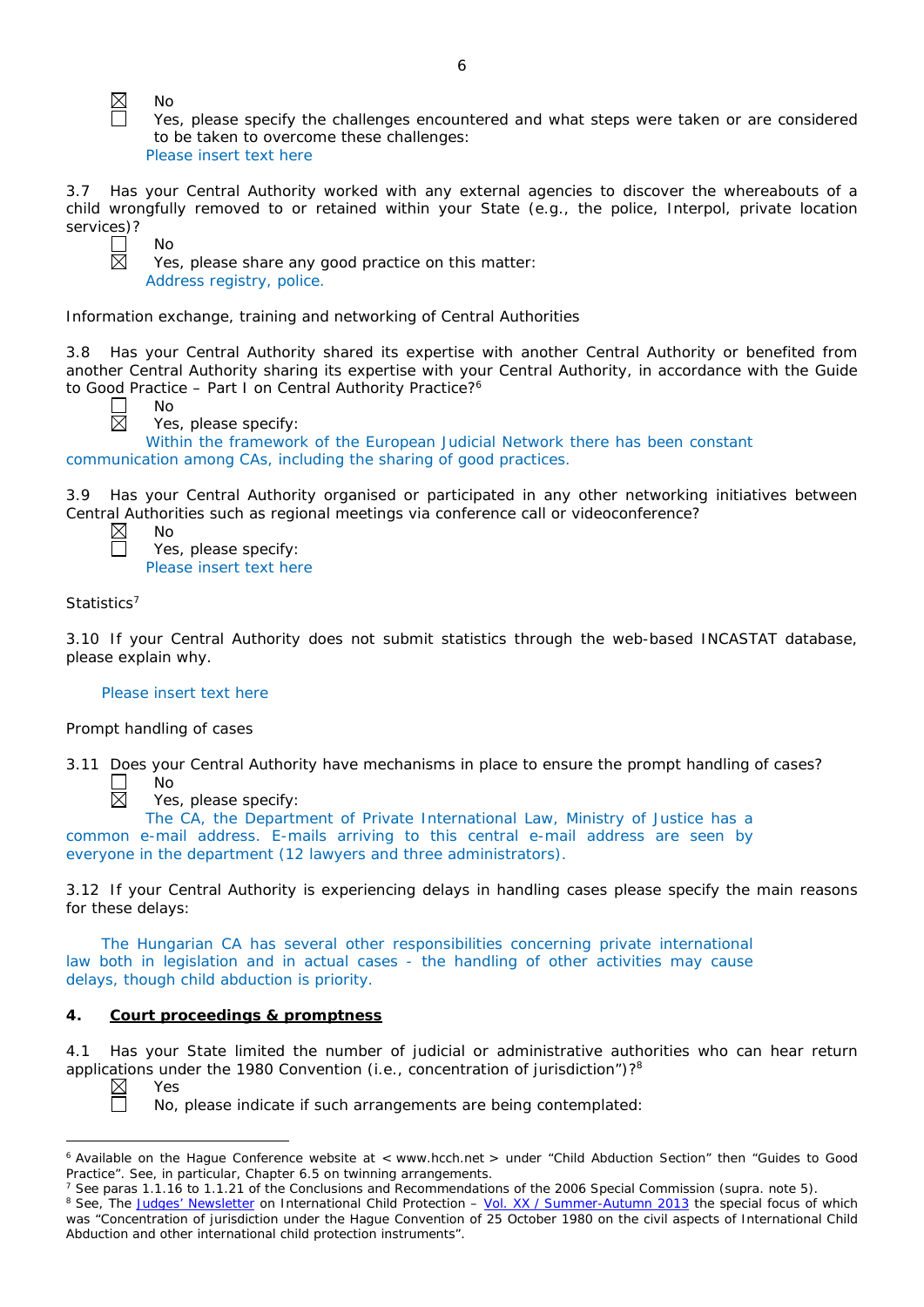### Please insert text here

4.2 Does your State have mechanisms in place to handle return decisions within six weeks (*e.g.*, production of summary evidence, limitation of appeals, swift enforcement)?

No

Yes, please explain:

There are some provisions guaranteeing a swift procedure. The court of first instance shall fix the first hearing for a date within the 8 days following the receipt of the return application. The enforcement procedure was simplified taken into account the Hague enforcement good practice guide, the only method of enforcement is with police assistance (no fine may be imposed which had caused considerable delays with possibility of appeal).

4.3 If your response to the previous question is No, does your State contemplate implementing mechanisms to meet the requirement of prompt return under the 1980 Convention (*e.g.*, procedures, bench-books, guidelines, protocols)?

- $\Box$ No, please explain:
- Please insert text here  $\Box$

Yes, please explain: Please insert text here

4.4 If your State is experiencing delays in handling return decisions please specify the main reasons for these delays:

In a few cases the abducting parent goes into hiding with the child.

4.5 Do your courts regularly order immediate protective measures when initiating the return procedure, so as to prevent a new removal and minimize the harm to the child (*e.g.*, prohibit removal of the child from the jurisdiction, retain documentation, grant provisional access rights to the left-behind parent)?

- No, please explain: ⊠
	- Please insert text here
- $\boxtimes$ Yes, please explain:

Courts provide for provisional access rights to the leaft-behind parents. At present, there is no possibility to prevent the child's removal from Hungary. We are now considering such a possibilty of the basis of the planned SIS II preventive alerts.

4.6 Do your courts make use of direct judicial communications to ensure prompt proceedings?  $\Box$ Yes

No, please explain:

Courts traditionally use CA channels for getting information from the requesting

state.

 $\overline{a}$ 

4.7 If your State has not designated a sitting judge to the International Hague Network of Judges does your State intend to do so in the near future?

 $\boxtimes$ 

Yes

No, please explain: Please insert text here

4.8 Please comment upon any cases (whether your State was the requesting or requested State), in which the judge (or decision-maker) has, before determining an application for return, communicated with a judge or other authority in the requesting State regarding the issue of the child's safe return. What was the specific purpose of the communication? What was the outcome?

Only in one case the Hungarian network judge was approached by another. Unfortunately, the purpose of the communication was not clear. She requested a great amount of Hungarian court documents about the previous custody case between the parties, which the Hungarian judge could provide only in Hungarian.

# **5. Ensuring the safe return of children**<sup>9</sup>

*Methods for ensuring the safe return of children*<sup>10</sup>

<sup>9</sup> See **Art. 7(2)** *h)* of the 1980 Convention.

<sup>&</sup>lt;sup>10</sup> Where relevant, please make reference to the use of undertakings, mirror orders and safe harbour orders and other such measures in your State.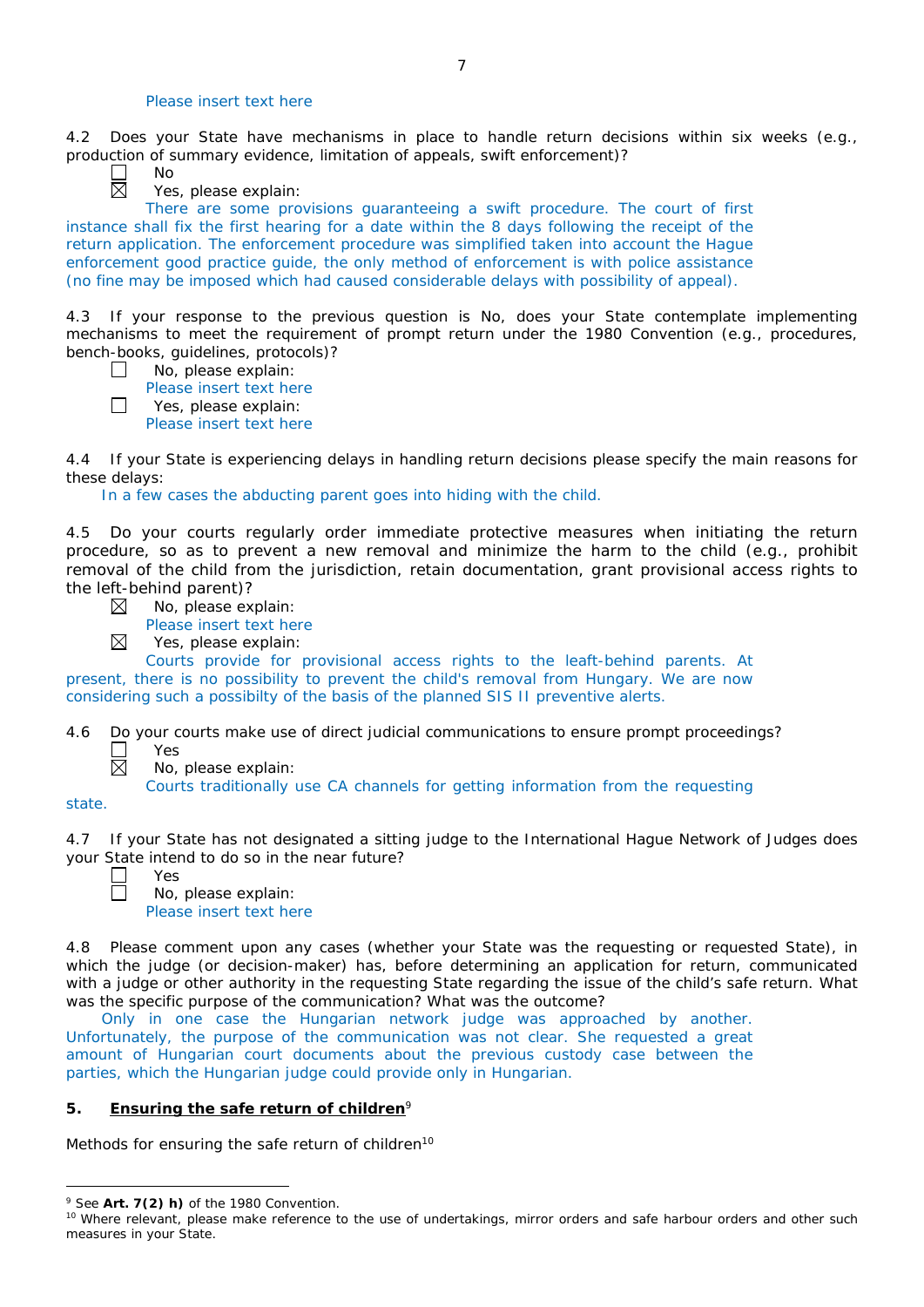5.1 What measures has your Central Authority taken to ensure that the recommendations of the 2006 and 2011 / 2012 Special Commission meetings<sup>11</sup> regarding the safe return of children are implemented? Please insert text here

5.2 In particular, in a case where the safety of a child is in issue and where a return order has been made in your State, how does your Central Authority ensure that the appropriate child protection bodies in the *requesting* State are alerted so that they may act to protect the welfare of a child upon return (until the appropriate court in the requesting State has been effectively seised)?

Our CA provides the necessary information to the requesting CA.

5.3 Where there are concerns in the requested State regarding possible risks for a child following a return, what conditions or requirements can the relevant authority in your State put in place to minimise or eliminate those concerns?

The CA gives general information about the child protection system in Hungary. If actual child protection measure is necessary, the competent guardianship authority is contacted by our CA.

### *Use of the 1996 Convention to ensure a safe return*

5.4 If your State is not Party to the 1996 Convention, is consideration being given to the possible advantages of the 1996 Convention in providing a jurisdictional basis for urgent protective measures associated with return orders (**Arts 7 and 11**), in providing for their recognition by operation of law (**Art. 23**), and in communicating information relevant to the protection of the child (**Art. 34**)?

Yes, please explain: Please insert text here

### *Protection of primary carer*

No

5.5 Are you aware of cases in your State where a primary carer taking parent, for reasons of personal security (*e.g.*, domestic or family violence, intimidation, harassment, etc.) or others, has refused or has not been in a position to return with the child to the requesting State? How are such cases dealt with in your State? Please explain and provide case examples where possible.

If such reasons are known at the court procedure, the court may refuse return on Article 13 b.

5.6 In particular, would your authorities consider putting in place measures to protect the primary carer upon return in the requesting State as a mean to secure the safe return of the child? Please explain and provide case examples where possible.

Hungarian courts do not order such measures. We are considering legislation introducing such possibilities.

#### *Post-return information*

5.7 In cases where measures are put in place in your State to ensure the safety of a child upon return, does your State (through the Central Authority, or otherwise) attempt to monitor the effectiveness of those measures upon the child's return? Would you support a recommendation that States Parties should co-operate to provide each other with follow-up information on such matters, insofar as is possible?

#### Please insert text here

5.8 If your State is not Party to the 1996 Convention, is consideration being given to the possible advantages of the 1996 Convention in providing a jurisdictional basis for requesting a report on the situation of the child upon return to the State of habitual residence (**Art. 32-(a)**)? No

 $\Box$ 

 $\overline{a}$ 

<sup>11</sup> See the [Conclusions and Recommendations](https://assets.hcch.net/upload/concl28sc5_e.pdf) of the Special Commission of 2006 (*supra.* note 5) at paras 1.1.12 and 1.8.1 to 1.8.2 and 1.8.4 to 1.8.5 and the Appendix to the Conclusions and Recommendations and the [Conclusions and](https://assets.hcch.net/upload/wop/concl28sc6_e.pdf)  [Recommendations of the 2011](https://assets.hcch.net/upload/wop/concl28sc6_e.pdf) / 2012 Special Commission (*supra.* note 5).at paras 39-43.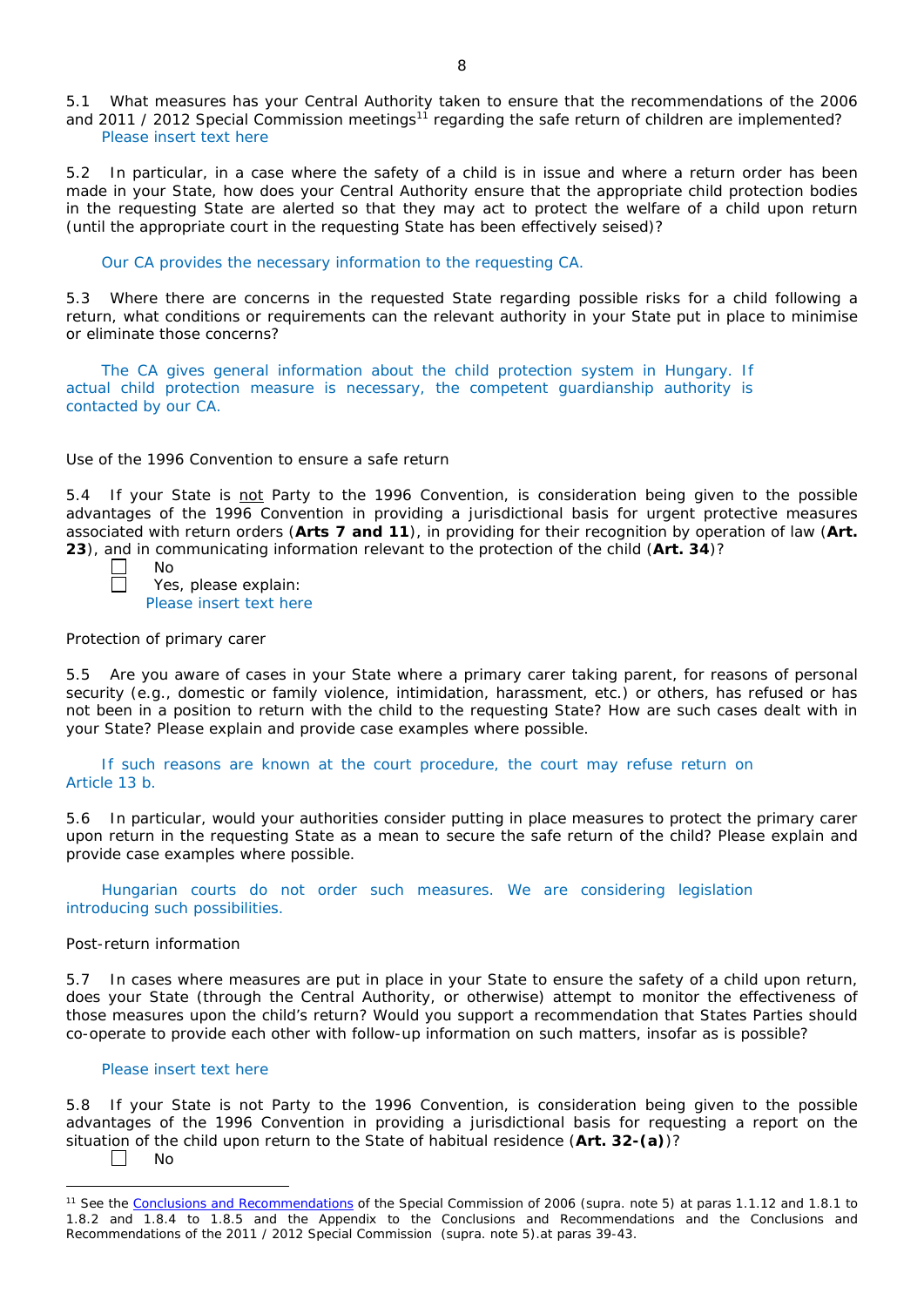

 $\overline{a}$ 

### **6. Voluntary agreements and mediation**

6.1 How does your Central Authority (either directly or through any intermediary) take, or is it considering taking, appropriate steps under **Article 7-(c)** to secure the voluntary return of the child or to bring about an amicable resolution of the issues? Please explain:

The Hungarian CA contacts the abducting parent in writing, telephone, offer personal consultation to facilitate voluntary return.

6.2 In what ways have you used the "Guide to Good Practice on Mediation" <sup>12</sup> for the purpose of implementing the 1980 Convention in your State? Please explain:

If parties agree, our CA helps in organizing mediation sessions.

<sup>&</sup>lt;sup>12</sup> Available on the Hague Conference website at < www.hcch.net > under "Child Abduction Section" then "Guides to Good Practice".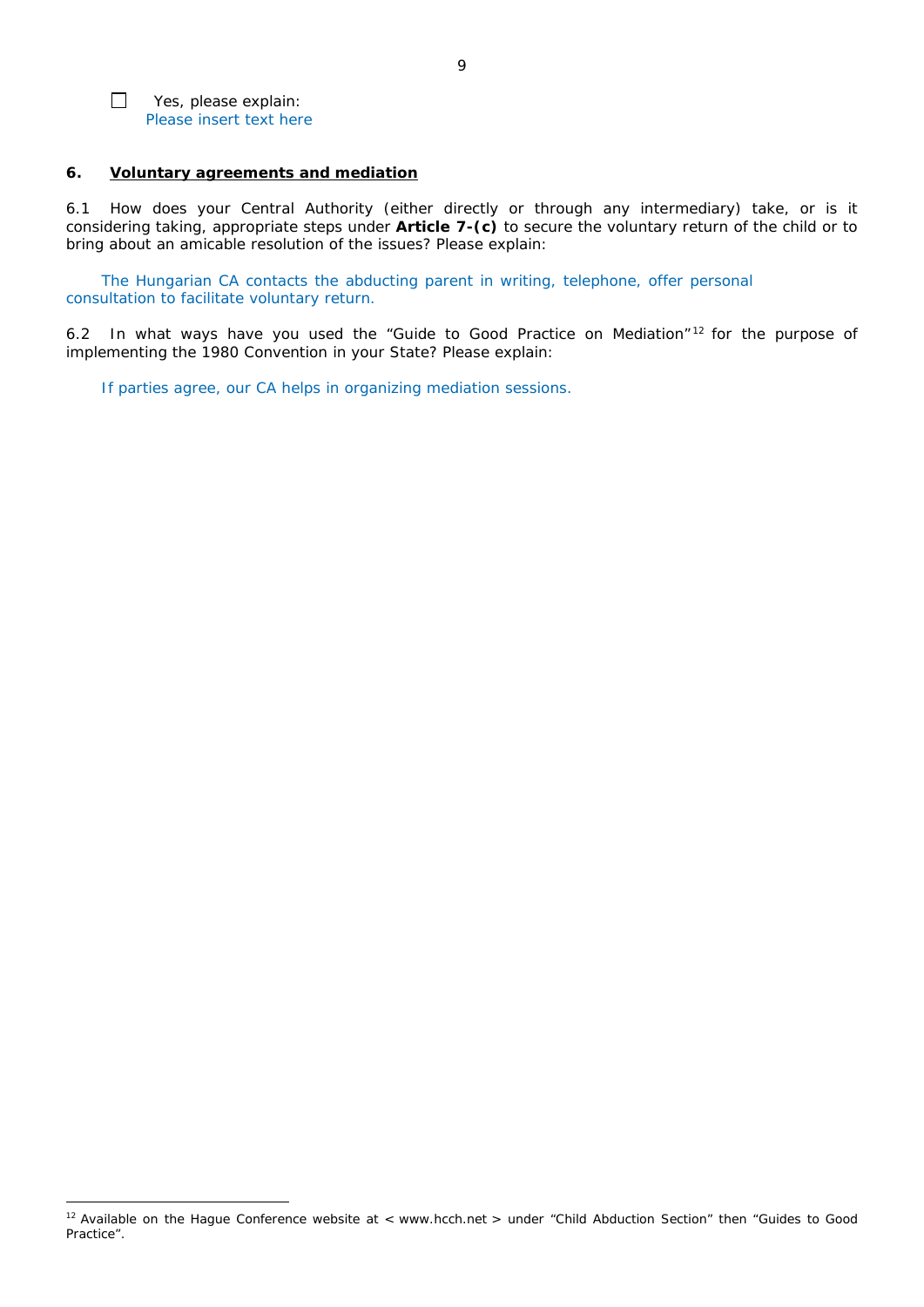6.3 Has your State considered or is it in the process of considering the establishment of a Central Contact Point for international family mediation to facilitate access to information on available mediation services and related issues for cross-border family disputes involving children, or has this task been entrusted to the Central Authority?<sup>13</sup>

| $\Box$      | No, please explain:                                          |
|-------------|--------------------------------------------------------------|
|             | Please insert text here                                      |
| $\boxtimes$ | Yes, please explain:                                         |
|             | The Hungarian CA is the Central Contact Point for mediation. |

# **7. Preventive measures**

No

7.1 Has your State taken steps to advance the development of a travel form under the auspices of the International Civil Aviation Organisation?14

Yes, please describe: Please insert text here

7.2 Regardless of whether the International Civil Aviation Organisation adds the development of a travel form to its work programme, would your State support the development of a non-mandatory model travel form under the auspices of the Hague Conference?

Yes No, please explain: Please insert text here

# **8. The Guide to Good Practice under the 1980 Convention**

8.1 In what ways have you used the Parts of the Guide to Good Practice<sup>15</sup> to assist in implementing for the first time, or improving the practical operation of, the 1980 Convention in your State?

- a. Part I on Central Authority Practice. Please explain: Please insert text here
- b. Part II on Implementing Measures. Please explain: Please insert text here
- c. Part III on Preventive Measures. Please explain: Please insert text here
- d. Part IV on Enforcement. Please explain:

The Hungarian act on enforcement was modified with regard to the enforcement of return orders, in line with the suggestions on the GPG.

8.2 How have you ensured that the relevant authorities in your State have been made aware of, and have had access to, the Guide to Good Practice?

The GPG on mediation was translated into Hungarian and put on the website of the Ministry of Justice. The MoJ website has a link to the HCCH website where GPG-s may be accessed.

8.3 Do you have any other comments about any Part of the Guide to Good Practice?

### Please insert text here

# **9. Publicity and debate concerning the 1980 Convention**

9.1 Has the 1980 Convention given rise to (a) any publicity (positive or negative) in your State, or (b) any debate or discussion in your national parliament or its equivalent?

No

岗

 $\overline{a}$ 

Yes, please indicate the outcome of this debate or discussion, if any:

<sup>&</sup>lt;sup>13</sup> As it has been encouraged in the Guide to Good Practice on Mediation, Chapter 4, on "Access to Mediation". par. 114-117. See also [Conclusions and Recommendations of the 2011](https://assets.hcch.net/upload/wop/concl28sc6_e.pdf) / 2012 Special Commission (*supra.* note 5) at par. 61.

<sup>14</sup> See the [Conclusions and Recommendations of the 2011](https://assets.hcch.net/upload/wop/concl28sc6_e.pdf) / 2012 Special Commission (*supra.* note 5) at par. 92.

<sup>&</sup>lt;sup>15</sup> All Parts of the Guide to Good Practice under the 1980 Convention are available on the Hague Conference website at < www.hcch.net > under "Child Abduction Section" then "Guides to Good Practice".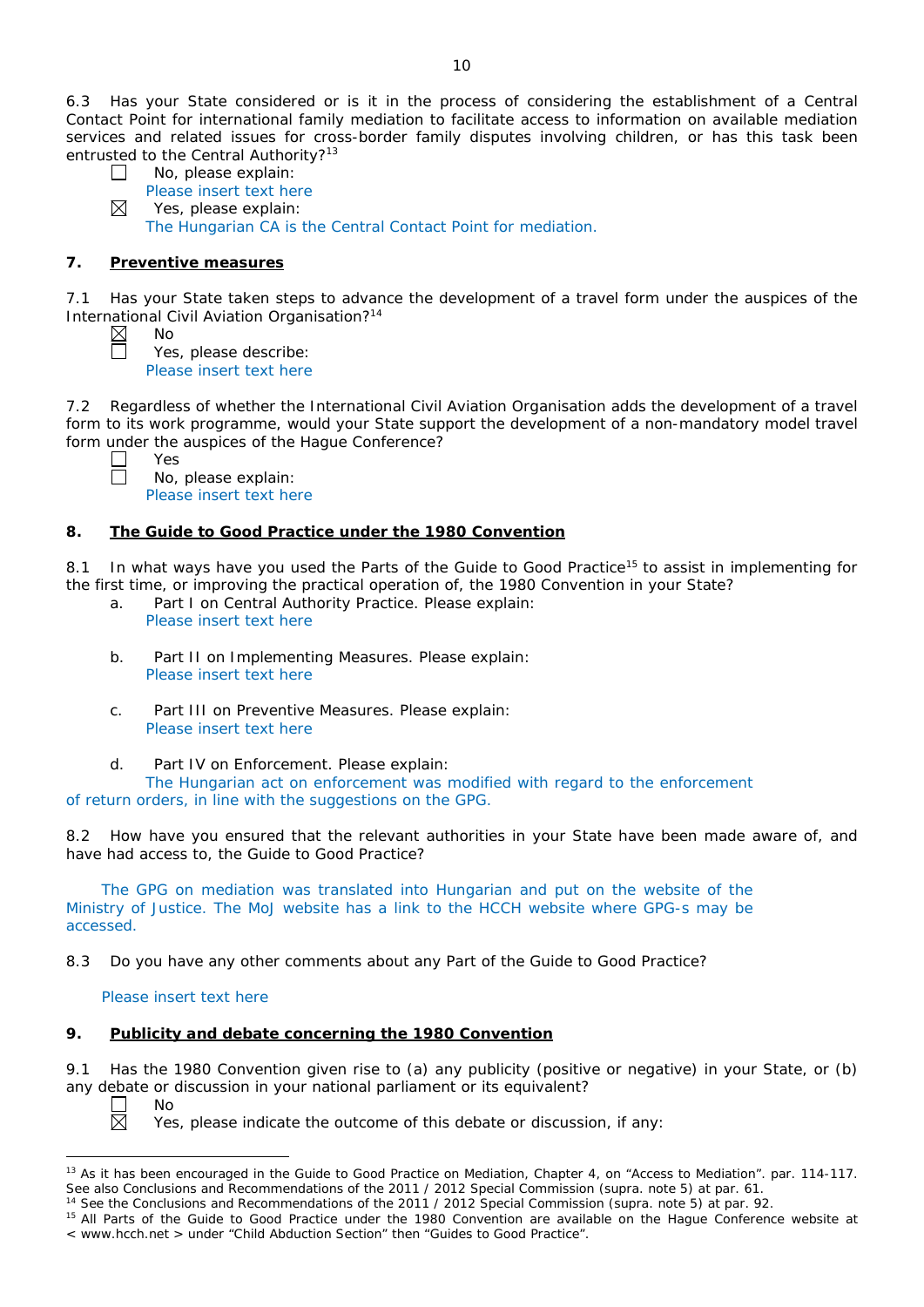Certain difficult cases get publicity in papers and mass media.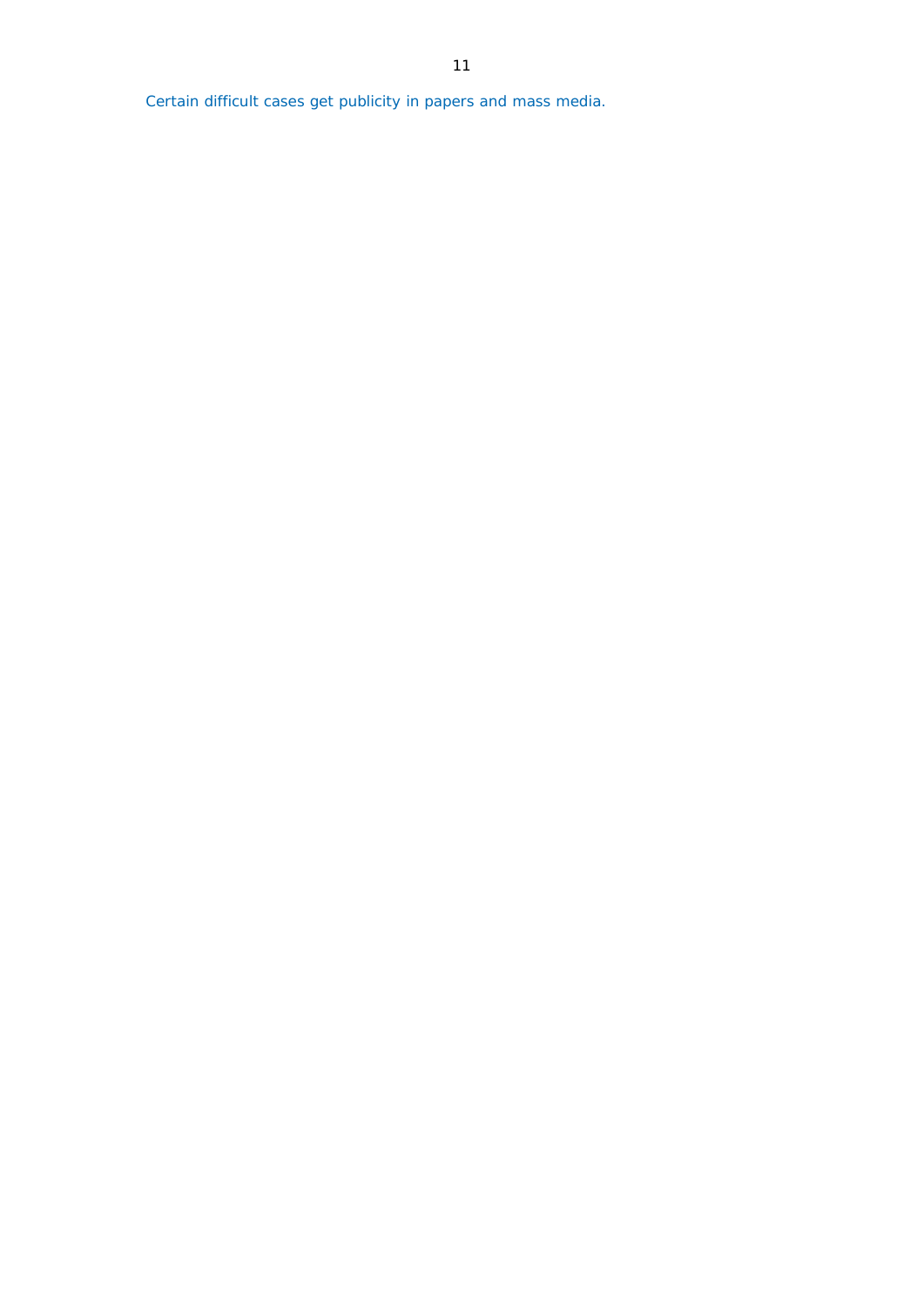9.2 By what methods does your State disseminate information to the public about the 1980 Convention?

On the MoJ website there an information sheet on child abduction, including FAQ. On the request from the press we give general information on the Convention.

# **PART IV: TRANSFRONTIER ACCESS / CONTACT AND INTERNATIONAL FAMILY RELOCATION**

### **10. Transfrontier access / contact**<sup>16</sup>

10.1 Since the 2011 / 2012 Special Commission, have there been any significant developments in your State regarding Central Authority practices, legislation, procedural rules or case law applicable in cases of transfrontier contact / access?

No

Yes, please explain:

The new Hungarian Civil Code provides for new legislation on contact, eg. especially that during the contact period the non-custodial parent may take the child abroad for holiday (earlier it was not clear from the law).

10.2 Please indicate any important developments in your State, since the 2011 / 2012 Special Commission, in the interpretation of **Article 21** of the 1980 Convention.

### Please insert text here

10.3 What problems have you experienced, if any, as regards co-operation with other States in respect of:

- a. the granting or maintaining of access rights; Please insert text here
- b. the effective exercise of rights of access; and Please insert text here
- c. the restriction or termination of access rights. Please insert text here

Please provide case examples where possible. Please insert text here

10.4 In what ways have you used the "General Principles and Guide to Good Practice on Transfrontier Contact Concerning Children"17 to assist in transfrontier contact / access cases in your State? Can you suggest any further principles of good practice?

Please insert text here

 $\overline{a}$ 

### **11. International family relocation**<sup>18</sup>

11.1 Since the 2011 / 2012 Special Commission, have there been any significant developments in your State regarding the legislation, procedural rules or case law applicable to international family relocation? Where possible, please explain these developments in the legislation, procedural rules or case law:

The Civil Code provides for more detailed legislation concerning international family relocation including its conditions and procedural rules. It changed the competence rules on

<sup>&</sup>lt;sup>16</sup> See the [Conclusions and Recommendations](https://assets.hcch.net/upload/concl28sc5_e.pdf)</u> of the 2006 Special Commission (*supra.* note 5) at paras 1.7.1 to 1.7.3.

<sup>&</sup>lt;sup>17</sup> Available on the Haque Conference website at < www.hcch.net > under "Child Abduction Section" then "Guides to Good Practice".

 $18$  See the Conclusions and Recommendations of the 2006 Special Commission meeting at paras 1.7.4 to 1.7.5:

*<sup>&</sup>quot;*1.7.4 The Special Commission concludes that parents, before they move with their children from one country to another, should be encouraged not to take unilateral action by unlawfully removing a child but to make appropriate arrangements for access and contact preferably by agreement, particularly where one parent intends to remain behind after the move. 1.7.5 The Special Commission encourages all attempts to seek to resolve differences among the legal systems so as to arrive as far as possible at a common approach and common standards as regards relocation."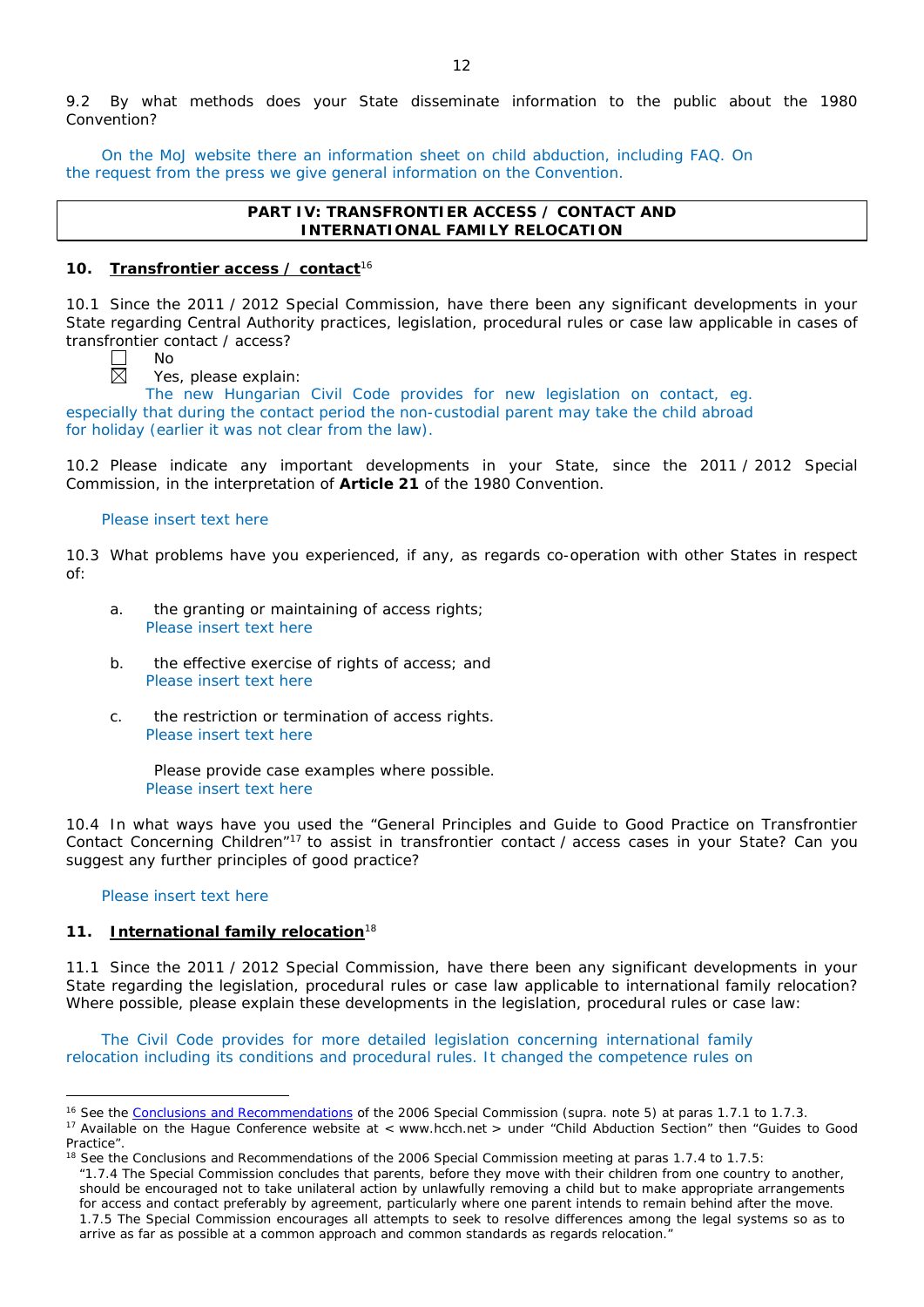### **PART V: NON-CONVENTION CASES AND NON-CONVENTION STATES**

### **12. Non-Convention cases and non-Convention States**

12.1 Are there any States that you would particularly like to see become a State Party to the 1980 Convention? If so, what steps would you suggest could be taken to promote the Convention and encourage ratification of, or accession to, the Convention in those States? Please explain:

#### Please insert text here

12.2 Are there any States which are not Parties to the 1980 Convention or not Members of the Hague Conference that you would like to see invited to the Special Commission meeting in 2017?

Please insert text here

*The "Malta Process"*<sup>19</sup>

12.2 In relation to the "Malta Process":

a. Do you have any comment to make on the "Principles for the Establishment of Mediation Structures in the context of the Malta Process" and the accompanying Explanatory Memorandum?<sup>20</sup> Please insert text here

b. Have any steps been taken towards the implementation of the Malta Principles in your State and the designation of a Central Contact Point, in order to better address cross-border family disputes over children involving States that are not a Party to the 1980 and 1996 Conventions?

 $\mathbf{L}$ 

No

 $\boxtimes$ Yes, please explain: The MoJ has been appointed as Central Contact Point .

c. What is your view as to the future of the "Malta Process"? Please insert text here

# **PART VI: TRAINING AND EDUCATION AND THE TOOLS, SERVICES AND SUPPORT PROVIDED BY THE PERMANENT BUREAU**

# **13. Training and education**

13.1 Can you give details of any training sessions / conferences organised in your State to support the effective functioning of the 1980 Convention, and the influence that such sessions / conferences have had?

An EU-funded mediation project was organized by the Hungarian MoJ together the French Ministry of Justice and the German Bundesamt für Justiz (in 2014-2015). In additon

 $\overline{a}$ <sup>19</sup> The "Malta Process" is a dialogue between certain States Parties to the 1980 and 1996 Conventions and certain States which are not Parties to either Convention, with a view to securing better protection for cross-border rights of contact of parents and their children and addressing the problems posed by international abduction between the States concerned. For further information see the Hague Conference website at < www.hcch.net > under "Child Abduction Section" then "Judicial Seminars on the International Protection of Children".

<sup>&</sup>lt;sup>20</sup> The Principles and Explanatory Memorandum were circulated to all Hague Conference Member States and all States participating in the Malta Process in November 2010. They are available on the Hague Conference website at < www.hcch.net > under "Child Abduction Section" then "Judicial Seminars on the International Protection of Children".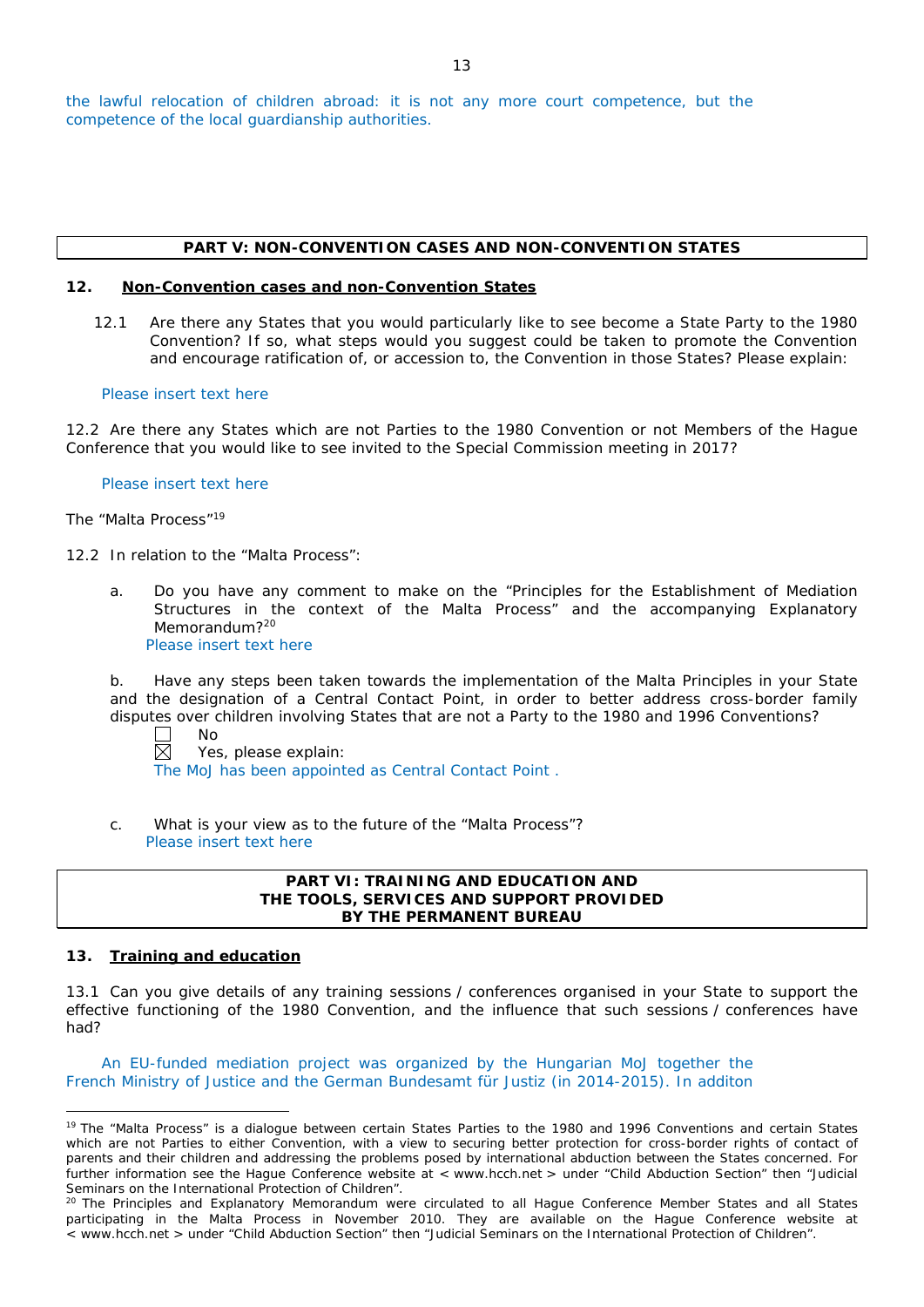to a study visit in Germany, at the Budapest conferences presentation and workshops were attended by Hungarian judges, mediators, lawyers and foreign CAs. As a result a handbook on mediation in child abduction cases was made in four languages.

#### **14. The tools, services and support provided by the Permanent Bureau**

#### *In general*

14.1 Please comment or state your reflections on the specific tools, services and support provided by the Permanent Bureau to assist with the practical operation of the 1980 and 1996 Conventions, including:

a. The Country Profile available under the Child Abduction Section.

We often use the Country Profiles, especially if we have a case with a state we have had no practical experience. We find them very useful.

- b. INCADAT (the international child abduction database, available at < www.incadat.com >). Please insert text here
- c. *The Judges' Newsletter* on International Child Protection the publication of the Hague Conference on Private International Law which is available online for free;<sup>21</sup> Please insert text here
- d. The specialised "Child Abduction Section" of the Hague Conference website  $(<$  www.hcch.net >); It is useful that all practical information is accessible at one place.
- e. INCASTAT (the database for the electronic collection and analysis of statistics on the 1980 Convention):  $22$ Please insert text here
- f. Providing technical assistance and training to States Parties regarding the practical operation of the 1980 and 1996 Conventions.<sup>23</sup> Such technical assistance and training may involve persons visiting the Permanent Bureau or, alternatively, may involve the Permanent Bureau organising, or providing assistance with organising, national and international judicial and other seminars and conferences concerning the Convention(s) and participating in such conferences;

Special Commission meetings are well organized and are good fora for exchanging practical experince with colleagues from all over the world. The adopted recommendations are used as reference in specific cases.

g. Encouraging wider ratification of, or accession to, the Convention(s), including educating those unfamiliar with the Convention(s);  $24$ 

HCCH's efforts are welcome to widen the scope of countries with which we may

#### co-operate.

h. Supporting communications between Central Authorities, including maintaining their contact details updated on the HCCH website;

Maintaining updated contact details are essential for our work, we use this database on a daily basis.

i. Supporting communications among Hague Network Judges and between Hague Network Judges and Central Authorities, including maintaining a confidential database of up-to-date contact details of Hague Network Judges

#### *Other*

 $\overline{a}$ 

Please insert text here

<sup>&</sup>lt;sup>21</sup> Available on the Hague Conference website at < www.hcch.net > under "Child Abduction Section" and "Judges' Newsletter on International Child Protection". For some volumes of *The Judges' Newsletter*, it is possible to download individual articles as required.

<sup>&</sup>lt;sup>22</sup> Further information is available via the Hague Conference website at < www.hcch.net > under "Child Abduction Section" then "INCASTAT".

<sup>&</sup>lt;sup>23</sup> Such technical assistance may be provided to judges, Central Authority personnel and / or other professionals involved with the practical operation of the Convention(s).

 $24$  Which again may involve State delegates and others visiting the Permanent Bureau or, alternatively, may involve the Permanent Bureau organising, or providing assistance with organising, national and international judicial and other seminars and conferences concerning the Convention(s) and participating in such conferences.